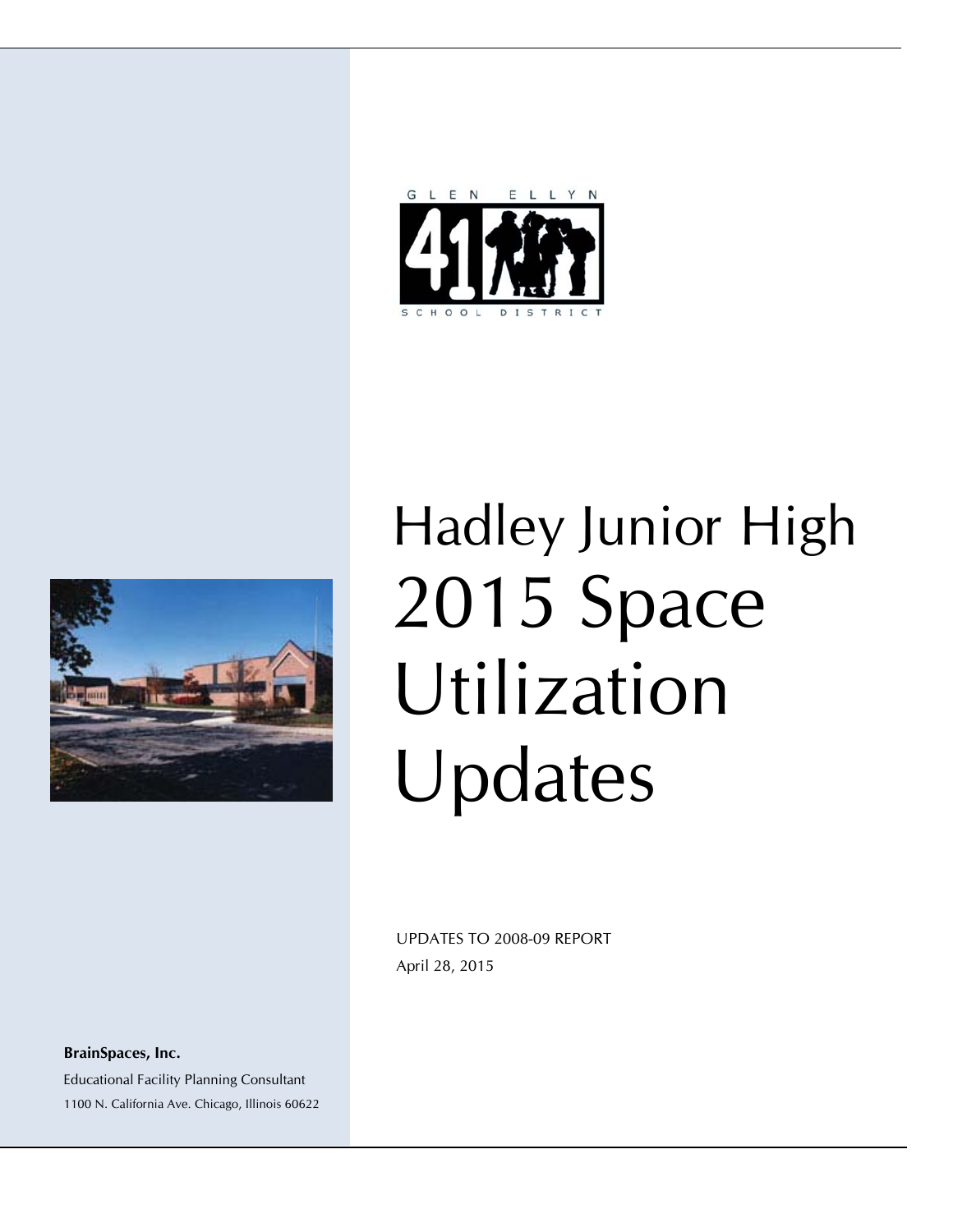

# **Hadley Junior High**

| 7.3 |                                                       |  |
|-----|-------------------------------------------------------|--|
| 7.4 |                                                       |  |
| 7.5 |                                                       |  |
| 7.6 |                                                       |  |
| 7.7 | RECOMMENDATIONS FOR ADDRESSING FACILITY CHALLENGES 12 |  |

# *7.1* **Introduction**

Since the 2007-08 Space Utilization Study was completed, Glen Ellyn School District 41 had continued to grow and evolve to meet the changing needs of its school community. Modifications to Hadley Junior High School have included changes to its operations, staffing, curriculum, program offerings, in addition to building renovations and additions.

This report represents an update to the 2007-08 Study for the purposes of understanding and documenting the facilities implications of these various changes. The report is intended to supplement Chapter 7.0 of the original report, thus, the chapter heading for the update is also numbered as Chapter 7.0.

The updated Space Utilization Study for Hadley represents a compilation of data, information and insights from a multitude of sources including architectural floor plans, building schedules, enrollment data, program offerings, and building tours as well as discussions with representatives from the school and district leadership.

The juxtaposition of educational needs with each building's floor plans illustrated areas of compatibility as well as areas of deficiency within all facilities. As part of the update for Hadley, several strategies for bringing the facilities into better alignment are included in this report.

The current enrollment of Hadley is approximately 1,200 students, approximately 50 students larger than the 2007-08 enrollment.

Since 2007-08, three permanent classrooms and six portable classrooms were added to the site, and various building renovations, general maintenance and updates have been implemented.

The remainder of the building has aged seven years since the original report.

The following recommendations are summarized from the data and observations documented throughout this report. Recommendations are generally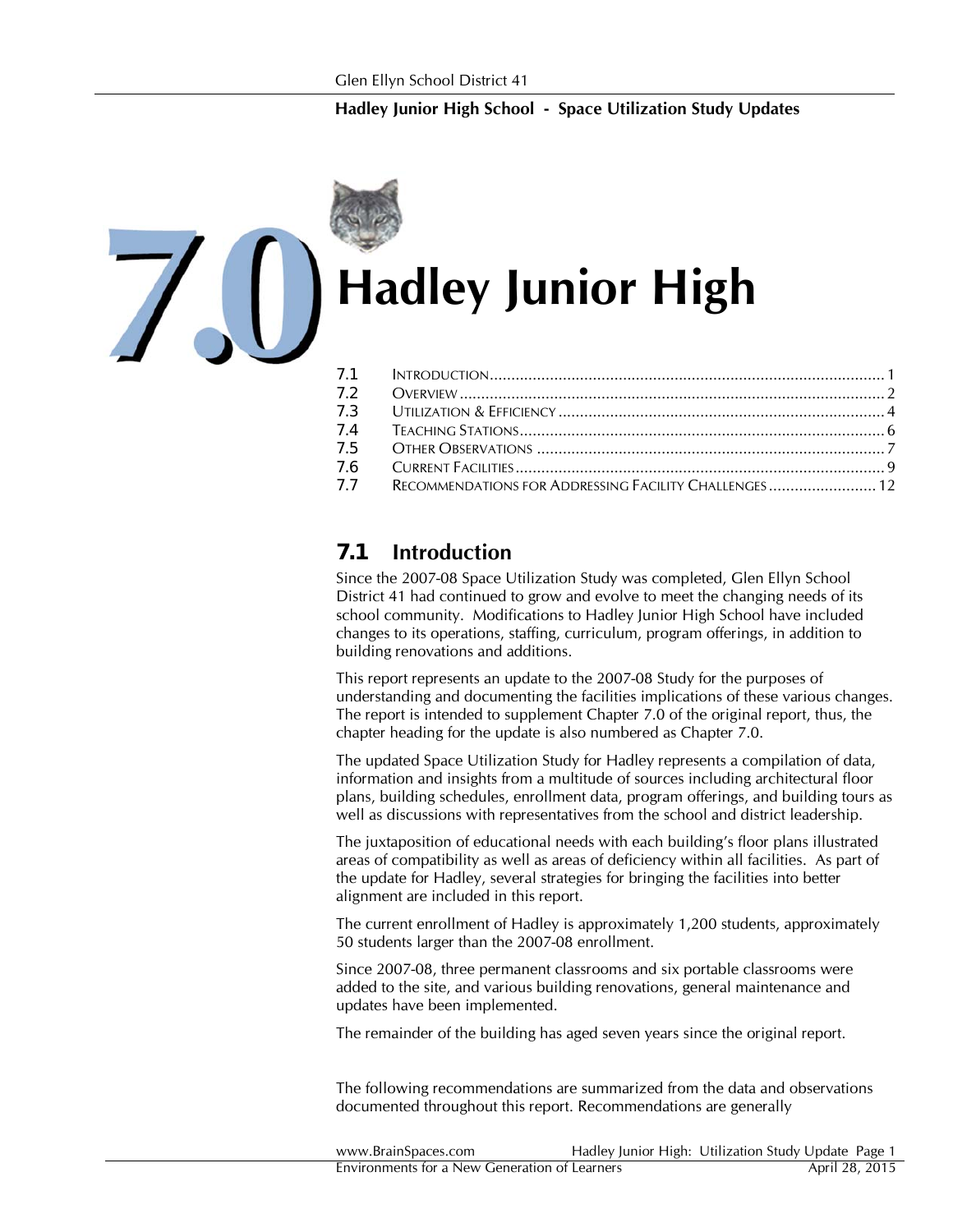interdependent, meaning that taking any one action alone will not provide the intended collective benefit. Recommended short-term actions include:

- Add 10 classrooms
- Reassign several classrooms to enhance the clustering of grade levels
- Reduce class sizes to account for smaller classrooms as needed
- Enhance science facilities, particularly for  $6<sup>th</sup>$  and  $7<sup>th</sup>$  grades

It is also recommended that renovations other than regular maintenance avoid the 3-story portion of the building, as it is a prime candidate for near-future replacement. Originally constructed in the 1950's, this portion of the building is not only in poor condition, but also includes the majority of small classrooms. Many space challenges would be alleviated if, in the future, this portion of the building were to be replaced with new 21<sup>st</sup> century learning environments.

# *7.2* **Overview**

The Hadley Junior High School facility continues to be undersized for the current enrollment and program offerings. With the addition of 6 portable classrooms and three special education classrooms, the updated functional capacity of all permanent and portable buildings at Hadley is 1,060 including self-contained special needs learning environments.

The mathematical analysis used to calculate functional capacity includes four components:

- The actual number and sizes of classrooms/teaching stations,
- the state guidelines for in-classroom square-footages per student,
- the District 41 class size cap of 28 students, and
- the desired utilization factor of 67% (classrooms scheduled for sections of students at an average of 6 of 9 periods per day).

While minor adjustments may be able to enhance the efficiency of the existing building, additional classrooms are needed to replace portable classrooms and to bring the school facility into better alignment with its given enrollment and educational goals.

In addition to undersized classrooms and the number of portable classrooms in use, Hadley's space challenges are also due to science labs that are small, awkwardly proportioned, and/or poorly equipped, the undersized lunchroom, inadequate music rooms, and periodic flooding in the lower level. In the event that additions and/or modifications to the existing building are planned, strategies for addressing these areas should also be explored and considered.



(photo courtesy of FGM Architects)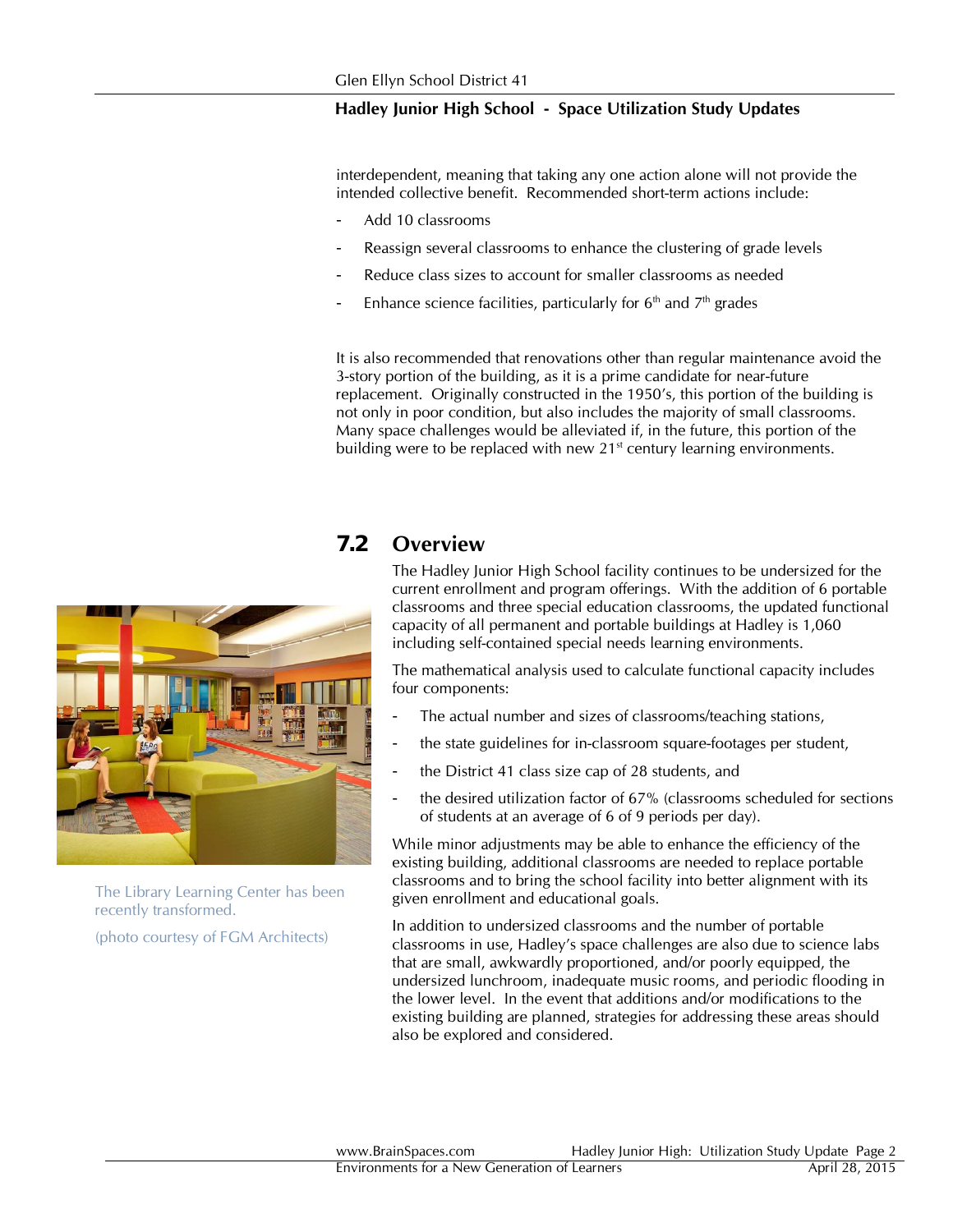#### *7.2.1* **School Facility and Enrollment Data**

Hadley Junior High School students are housed in a facility originally constructed on a 17-acre site in 1954. Additions and modernizations have been completed in 1957, 1970, 1998, and 2012, and 10 portable classrooms are currently in use on the site.

| Site Size:                    | 17                                | acres                              |
|-------------------------------|-----------------------------------|------------------------------------|
| Building Size (Sq. Ft.):      | 141,362 (not including portables) |                                    |
| Portable Classrooms:          | 10                                | (total area of portables: 8,650sf) |
| Current Enrollment:           | 1,200                             | (approximate)                      |
| Gross Area per Student:       | 118                               | square feet (not incl. portables)  |
| Gross Area per Student:       | 125                               | square feet (including portables)  |
| District "Target" Class Size: | 28                                | (average # students per class)     |
| Target Classroom Utilization: | 67%                               | 6 of 9 periods per day             |

#### *7.2.2* **Area Comparison Chart**

The following chart compares Hadley with average data from throughout the US, and illustrates that Hadley facilities are smaller than the average American junior high school - a contributing factor for Hadley's current space challenges.



*Figure 7.1 Gross Area per Student Comparison*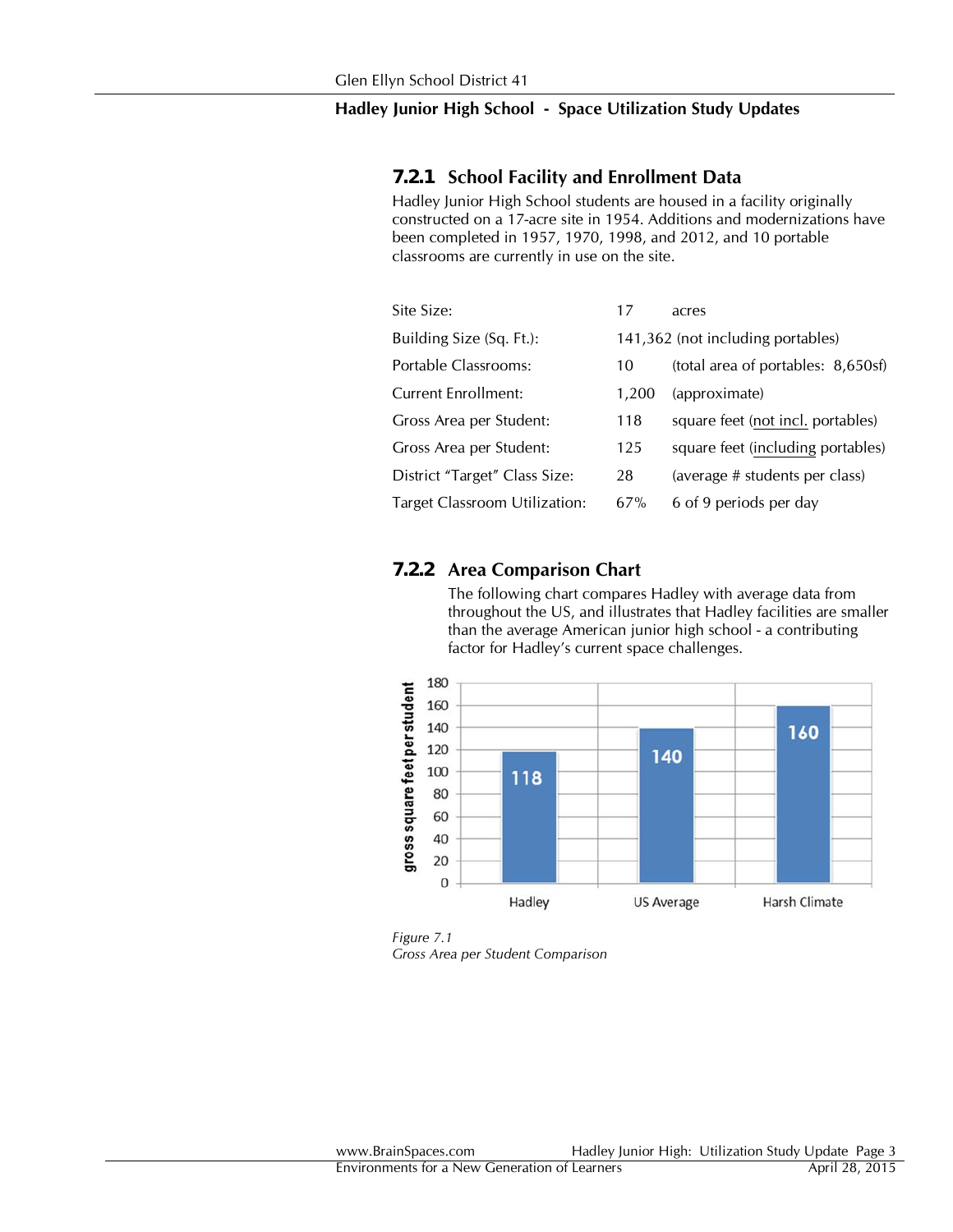### *7.3* **Utilization & Efficiency**

Efficiency for the use of teaching stations is calculated in two ways:

- The number of periods per day the space is used (time)
- The number of students assigned to the teaching station (class size) as compared to the size (square-footage) of the room

Note that mathematical calculations are intended to illustrate objective space utilization data. As the intent of this report is to analyze the overall use of space, anomalies addressing unique needs of individual and small groups of students, staff and programs are not specifically accommodated. While these anomalies do contribute to the culture, quality and legacy of the school, they do not significantly affect the overall accuracy and intent of the data and findings in this report.

#### *7.3.1* **Time**

Classroom utilization is a function of time. It is affected by the extent of shared classrooms as well as the number of planning/collaboration/prep periods granted to teachers. At Hadley teachers teach an average of 6 of 9 periods, with one lunch period, one team planning and one prep period. The target utilization factor refers to the use of the classroom, as opposed to the use of the Teacher.

According to the current schedule of classroom use, most classrooms are meeting the targeted 67% utilization rate.

#### *7.3.2* **Class and Classroom Sizes**

The desired average class size (referring to number of students per section or "class") at Hadley is 28 students for regular education; however classroom sizes (square-footages) vary widely throughout the school. For some of the smaller classrooms, accommodating 28 students is challenging.

In general, optimal classroom sizes are determined by a number of factors such as subject/course, activities to be supported, the extent of in-room resources, and of course the number of occupants.

A national standard square-footage requirement for general classrooms does not exist, however some states (including Illinois) do have such requirements and they range from 25 to 45 net square feet per student. The Illinois Administrative Code calculates the available capacity of a classroom by dividing the net classroom area by 35 square feet.

For the purposes of the calculations in this report, an average of 35 square feet per student for general classrooms (including math, language arts, social studies and world languages) is used.

Adjusting classroom capacity to accommodate the Illinois calculations, nearly 3/4 of the teaching stations in the current facility are undersized for their intended uses and enrollments. Thirteen of these classrooms are less

For the purposes of this study, an average of 35 square feet per student for general classrooms is used.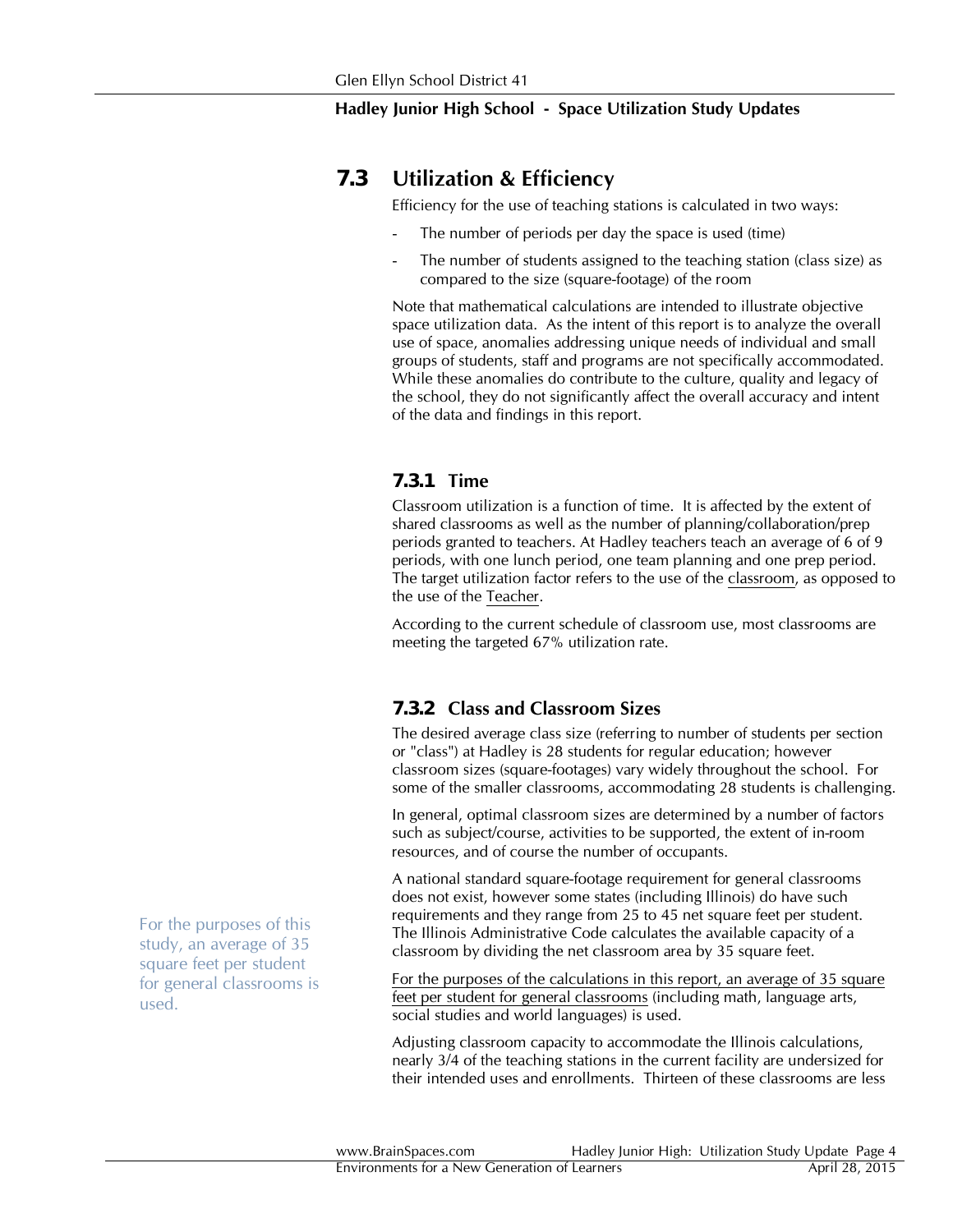

Regular Classroom Example



Small Classroom Arrangement A: Reduced furniture & equipment



Small Classroom Arrangement B: Reduced class size (# of students)

The diagrams above illustrate a comparison of regular and smaller sized classrooms. Smaller classrooms must either limit inroom furniture and equipment or reduce the number of students in the class.

than 700 square feet. Using an average of 35 square-feet per student, a 700 square foot classroom would accommodate 20 only students.

For science classrooms, according to the National Science Teachers Association (NSTA), a good middle school science room generally requires 45 square-feet per student for a stand-alone lab and up to 60 square-feet per student for a combination lab/classroom. The Illinois Administrative Code allocates 40-50 net square feet for science rooms. The average science room at Hadley is roughly 920 square feet, which Illinois and NSTA recommendations would limit to roughly 20 students each. While this may be impractical, it does illustrate an important component of the space challenges at Hadley.

Calculating utilization in these terms, regular education and science classrooms at Hadley accommodate an average of 22 students each – approximately only 77% of the intended 28 students per class. This equates to overcrowded classroom spaces.

In general, undersized classrooms can cause challenges such as:

- limited student enrollment for courses scheduled in those rooms,
- crowded rooms and limited student & teacher movement,
- limited student activities such as hands-on projects and collaboration,
- reduced room for teaching and learning resources such as references, in-room libraries, materials and supplies, (particularly if the room is shared among dissimilar disciplines)
- increased use of non-classroom space such as hallways for educational activities,
- inequity among teachers,
- difficult testing situations,
- acoustical challenges,

and/or

life-safety and egress concerns

The wide variety of classroom sizes can also complicate scheduling and room assignments, as administrators attempt to recognize room size when assigning teachers and scheduling courses within the building.

To accurately account for the smaller classroom sizes, the targeted 28 student classes are adjusted using 35 square-feet per student for general classrooms and 45 square-feet per student for science classrooms. Based on the actual classroom sizes at Hadley, the average number of students each classroom should contain is only 22 students.

HOWEVER, when also factoring specialty and exploratory learning environments (such as music, art, FACS, etc.) the average capacity of students per all teaching spaces is 24 students. This number is used for the teaching station calculations that follow.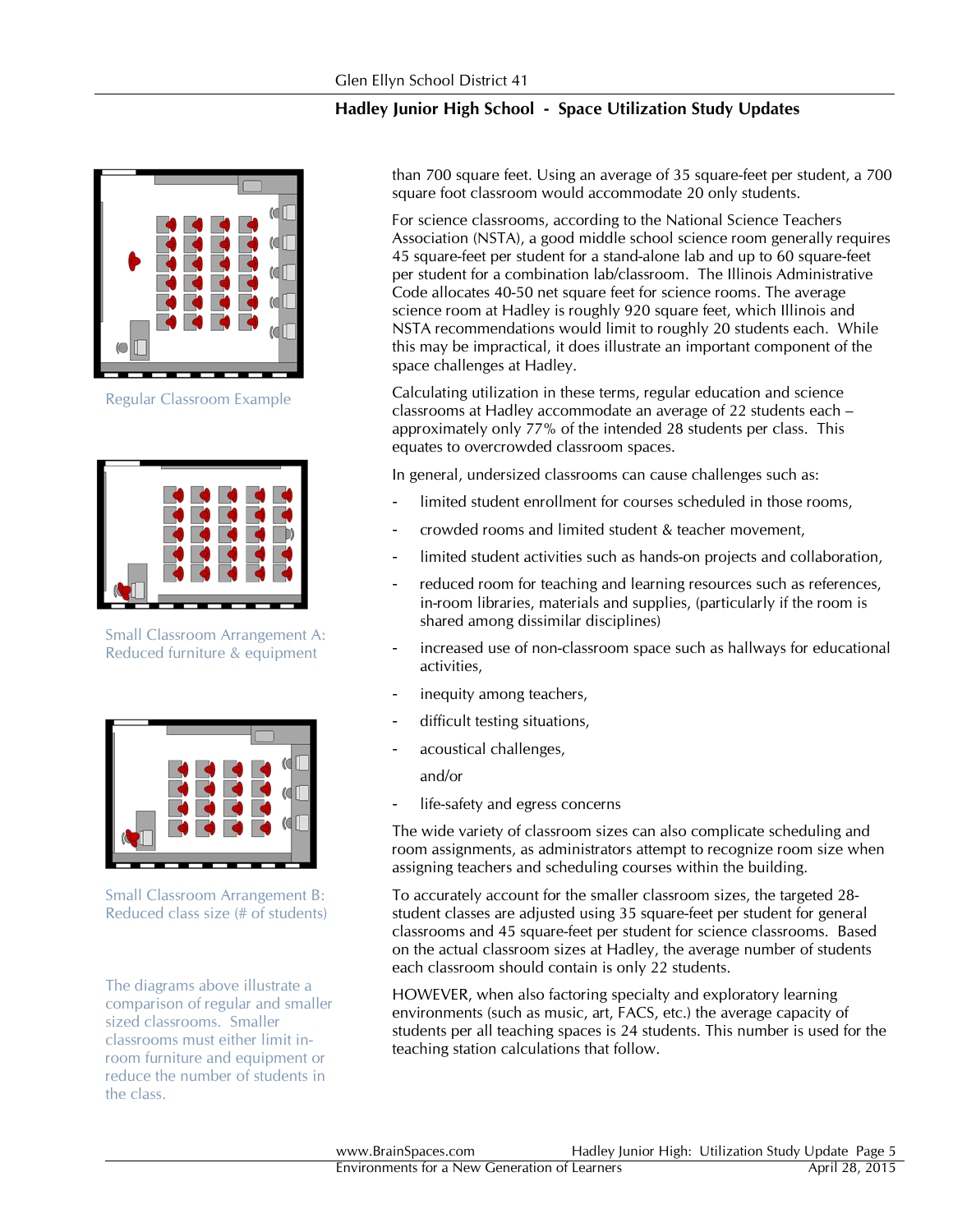#### *7.3.3* **Existing School Capacity**

The mathematical analysis used to calculate functional capacity of Hadley facilities includes four components:

- 56 The actual number of classrooms/teaching stations,
- 10 Number of temporary/portable classrooms in use,
- 24 Average number of students per teaching station at a time or "class size". (The average of actual size of each classroom/teaching station divided by the state guidelines for in-classroom squarefootages per student)
- 28 Maximum class size (# students), regardless of room size.
- 67% the desired utilization factor (classrooms used 6 of 9 periods/day).

For the existing school, including portable classrooms, the calculated capacity is 1,060. The formula for calculating school capacity is:

- # of teaching stations
- $X$  # of students per class, to maximum
- X utilization rate
- = functional capacity

**66 X 24 X 67% = 1,060 students** (with minor rounding)

Hypothetically, if all classrooms at Hadley were "right-sized", then the student capacity would be approximately 1,240 students.

#### *7.3.4* **Hypothetical School Capacity**

Hypothetically, if classrooms at Hadley averaged say 950 square feet, then they would support an average of 28 students each and the functional capacity would be:

**66 X 28 X 67% = 1,240 students** (with minor rounding)

# *7.4* **Teaching Stations**

Teaching stations (T.S.) are defined as learning environments that are regularly scheduled to support a class of students for core curriculum and elective courses. A wider definition than simply "classrooms", teaching stations include gymnasiums, music rooms, science labs, etc.

Classrooms for special programs are not typically included in teaching station counts because they are often pull-out programs and/or smaller class sizes which would skew the results. Requirements for special needs classrooms are determined primarily by the needs of the student population served. Therefore classrooms for special programs are in addition to the teaching station calculation.

Based on the actual classroom sizes at Hadley, the calculated average student capacity per classroom is 24 students.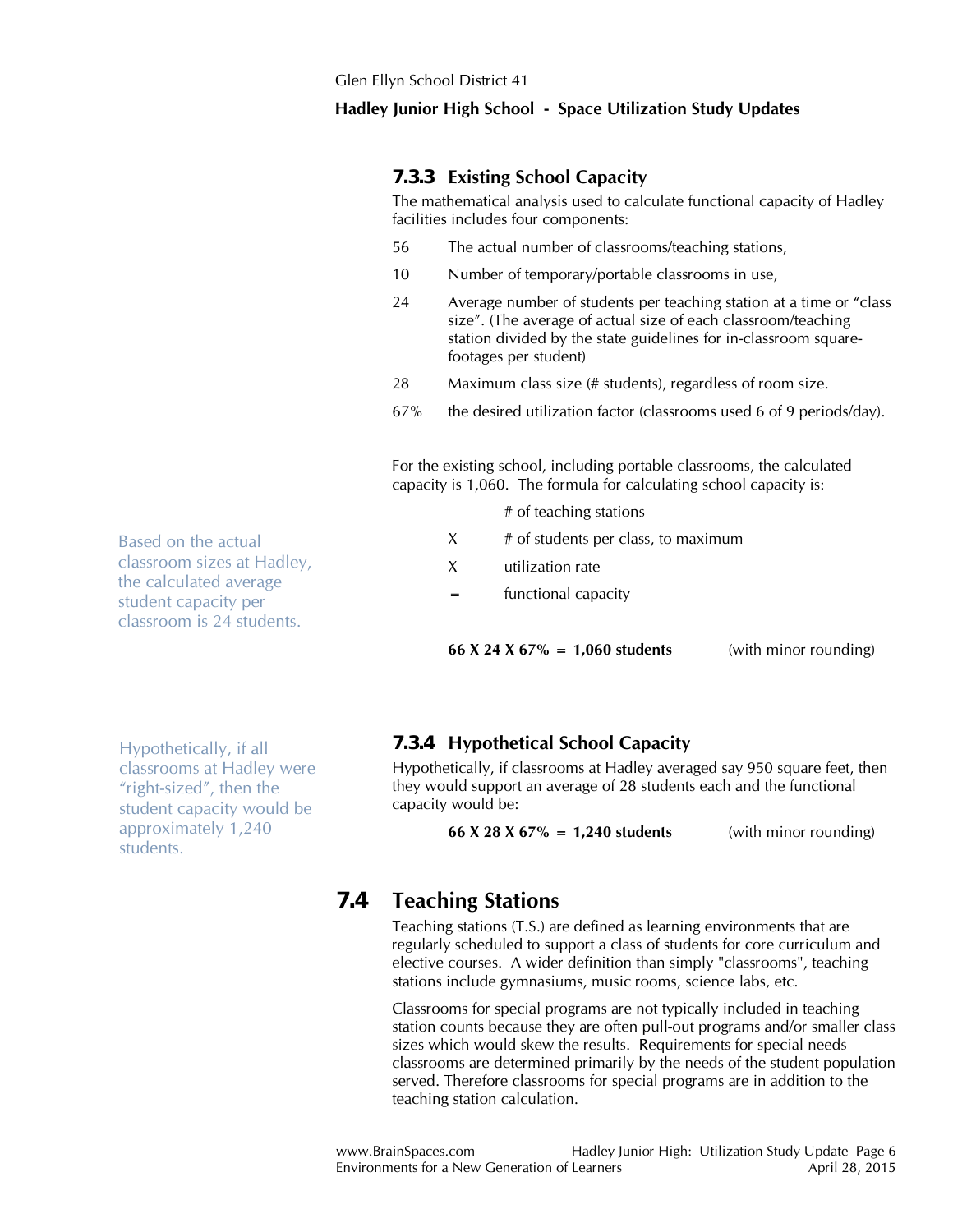The sum of regular and special programs requirements is included below. Note that current teaching station counts DO NOT include portable classrooms.

| space:                       | required: | current:* | deficit: |
|------------------------------|-----------|-----------|----------|
| Regular Ed Teaching Stations | 64        | 54        | 10       |
| Special Education Classrooms |           |           | -        |
| Totals:                      | 72        | 63        |          |

\* *Although 3 classrooms (special education) have been added since the 2007- 08 report, a few classrooms have been converted to other uses (one example is the Media Creation Lab, a former teaching station, is now part of the Library Learning Center). Thus the total number of teaching stations within the permanent building totals 63.*

Based on the above assumptions, 64 regular education teaching stations (including general classrooms, science, art, music, gymnasiums, etc.) are required. The current facility includes 54 teaching stations plus ten portable classrooms for a total of 64. Note that classroom counts for special programs are not accounted for in this calculation. The teaching station (T.S.) calculation is illustrated below:

| total enrollment<br>avg. classroom capacity | total periods/day<br># periods T.S. is used | $=$ | number of T.S.<br>required       |
|---------------------------------------------|---------------------------------------------|-----|----------------------------------|
| 1,200 students<br>24 students               | 9 periods<br>6 periods                      | $=$ | 64 teaching<br>stations required |

The above calculation, in comparison with the counts of existing classrooms illustrates the need for 10 additional classrooms. Hadley is currently meeting this need through portable classrooms in use on site.

# *7.5* **Other Observations**

#### *7.5.1* **Performing Arts**

Hadley's current facility utilization includes a unique arrangement of facilities for music and performing arts. Movable partitions around the music rooms can open up to become the audience seating area for the auditorium. While this is an extraordinarily efficient use of square-footage, it is not optimal for either music instruction or performances, particularly due to the amount of equipment, instruments and instructional supports for music that need to be moved or otherwise secured during performances where audience seating is needed. Acoustics are also of concern in the music rooms.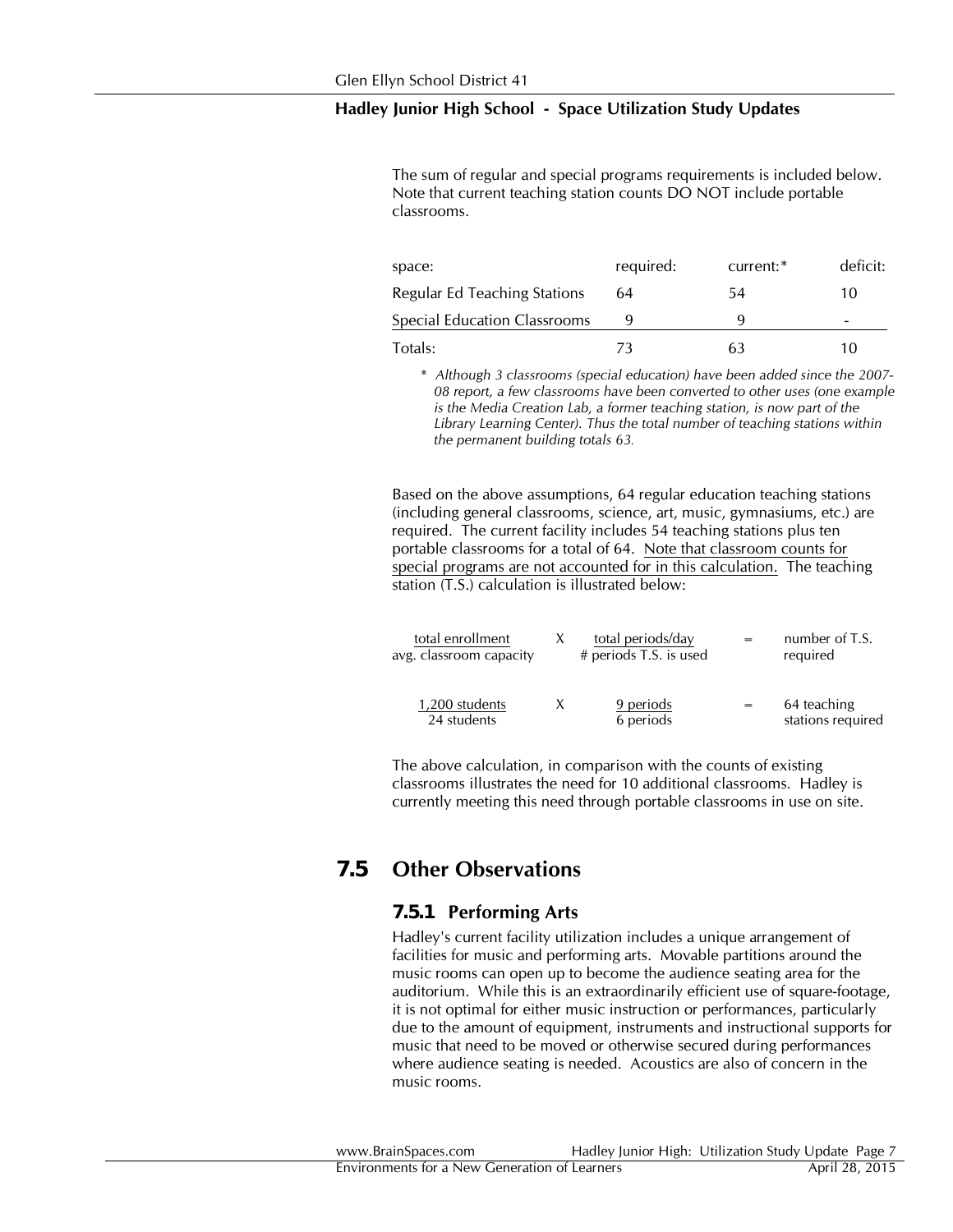While current music rooms are adequate in size, their educational and functional adequacy is challenged by the dual use of space.

#### *7.5.2* **Food Services**

Hadley's current food services kitchen and cafeteria are nearly adequate in size, however, the location in the building (a lowered floor level) and location on the site for deliveries causes challeges. A more appropriate location and configuration for the cafeteria should be considered.

#### *7.5.3* **Future Expansion**

The current site is relatively constrained for future development. Any additions to the existing building should consider leaving room for future classroom expansion(s).



 Above: small, narrow science labs are crowded and lack space for handson activities. (photo taken 2/8/15)



Above: Music classrooms must find ways to protect instruments and equipment when area is needed for audience seating. (taken 2/8/15)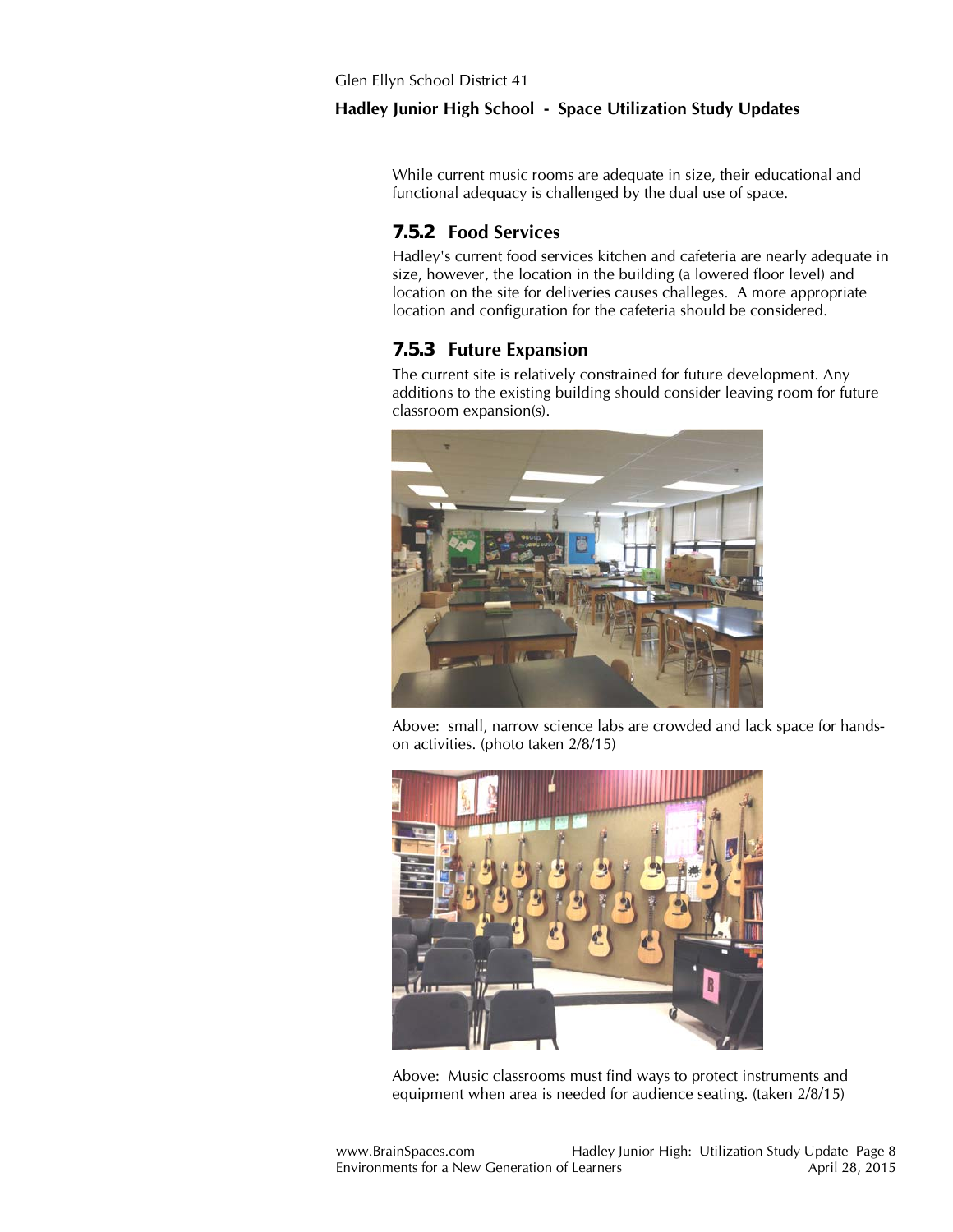# *7.7* **Recommendations for Addressing Facility Challenges**

The following recommendations include diagrams which illustrate potential strategies for alleviating some of the space-related challenges at Hadley.

Diagrams are intended to illustrate possible room reassignments and functional relationships only. Further interpretation is required to accommodate staffing, budgeting and operational concerns, and to coordinate with all applicable building and life-safety codes and regulations.

Proposed strategies address the following concerns in various ways:

- Removing all portable classrooms
- Adding 10 teaching stations (whether general classrooms or science labs)
- Adding or enhancing science classrooms
- Clustering grade-level classrooms together
- Accommodating Special Needs programs
- Allowing space for potential future expansion

Optional areas addressed:

- Music & Performing Arts
- Cafeteria & Food Services

#### **Teams**

In the diagrams representing various recommendations, classrooms are noted by grade level and team. For example the designation, "8a" indicates a space for "8<sup>th</sup> Grade Team A". The quantities of classrooms and science labs per grade level team matches the current master schedule. In other words, no changes to team's quantity of spaces are proposed. All teams include one science lab.

#### **No Lower Level Changes Proposed**

There are no recommended changes to spaces occupying the lower level of the building. Therefore, diagrams of the lower level are excluded in the following diagrams.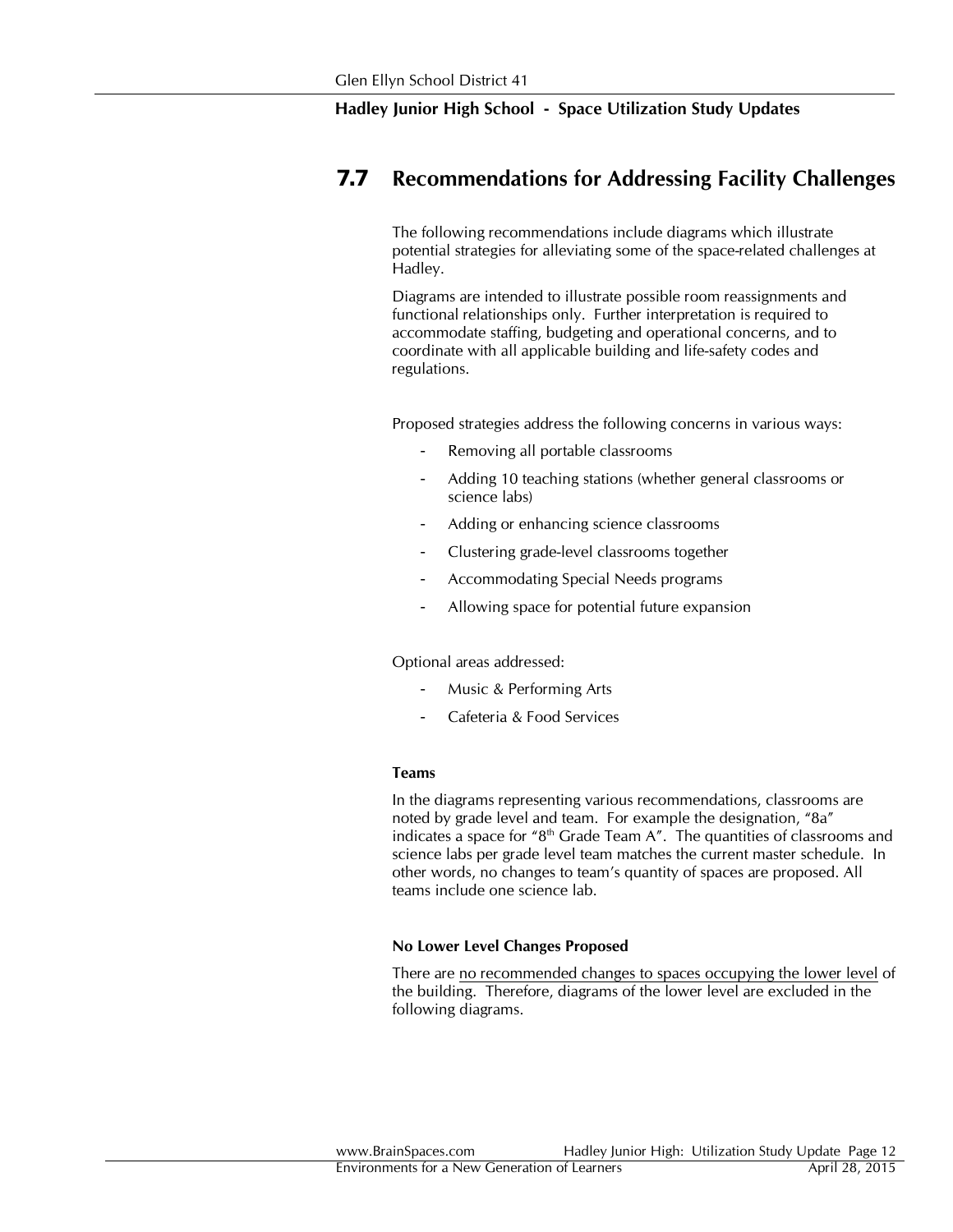## *7.7.1* **IDEA A**

#### Overview:

Idea A illustrates a strategy for adding 10 teaching stations while also enhancing facilities for science. Four of the new teaching stations are shown as science labs which are larger than regular classrooms and include additional casework and equipment to support the science curriculum. The four new labs are centrally located with easy access to  $6<sup>th</sup>$  and  $7<sup>th</sup>$  grade classrooms. With new science labs serving  $6<sup>th</sup>$  and  $7<sup>th</sup>$  grades, the inadequate science labs in the 3-story portion of the building can be converted to regular classrooms, more suitable to the size and proportion for language arts, math social studies or even languages.

#### Achievements:

- Six 8th grade classrooms are added to replace portables.
- Four new science labs are added, 2 each for  $6<sup>th</sup>$  and  $7<sup>th</sup>$  grades.
- $7<sup>th</sup>$  grade classrooms occupy the entire  $2<sup>nd</sup>$  floor.
- $7<sup>th</sup>$  grade gets 2 new science labs.
- Four  $7<sup>th</sup>$  grade classrooms are reassigned to  $8<sup>th</sup>$  grade, creating more contiguous  $8<sup>th</sup>$  grade area of the building.
- Locating 4 new science labs more central to the building (as opposed to locating them where current portables are) allows for new facilities to be easily accessed by  $7<sup>th</sup>$  and  $8<sup>th</sup>$  graders.
- By locating 4 new labs more central to the building, only six new classrooms need to be constructed on the west to replace portables. This allows land area for future classroom expansion on the site.

#### Remaining Challenges:

- One 6<sup>th</sup> grade team does not get a new science lab (Room 170) remains a lab for team "6a").
- The music/performing arts area remains unchanged in this option, meaning that challenges in this area are not addressed.
- The cafeteria / food service area remains unchanged in this option, meaning that challenges in this area are not addressed.
- Lower level remains unchanged, even though there are technical challenges, such as flooding, that cause challenges in the area.



Example layout of new  $21<sup>st</sup>$  century learning environments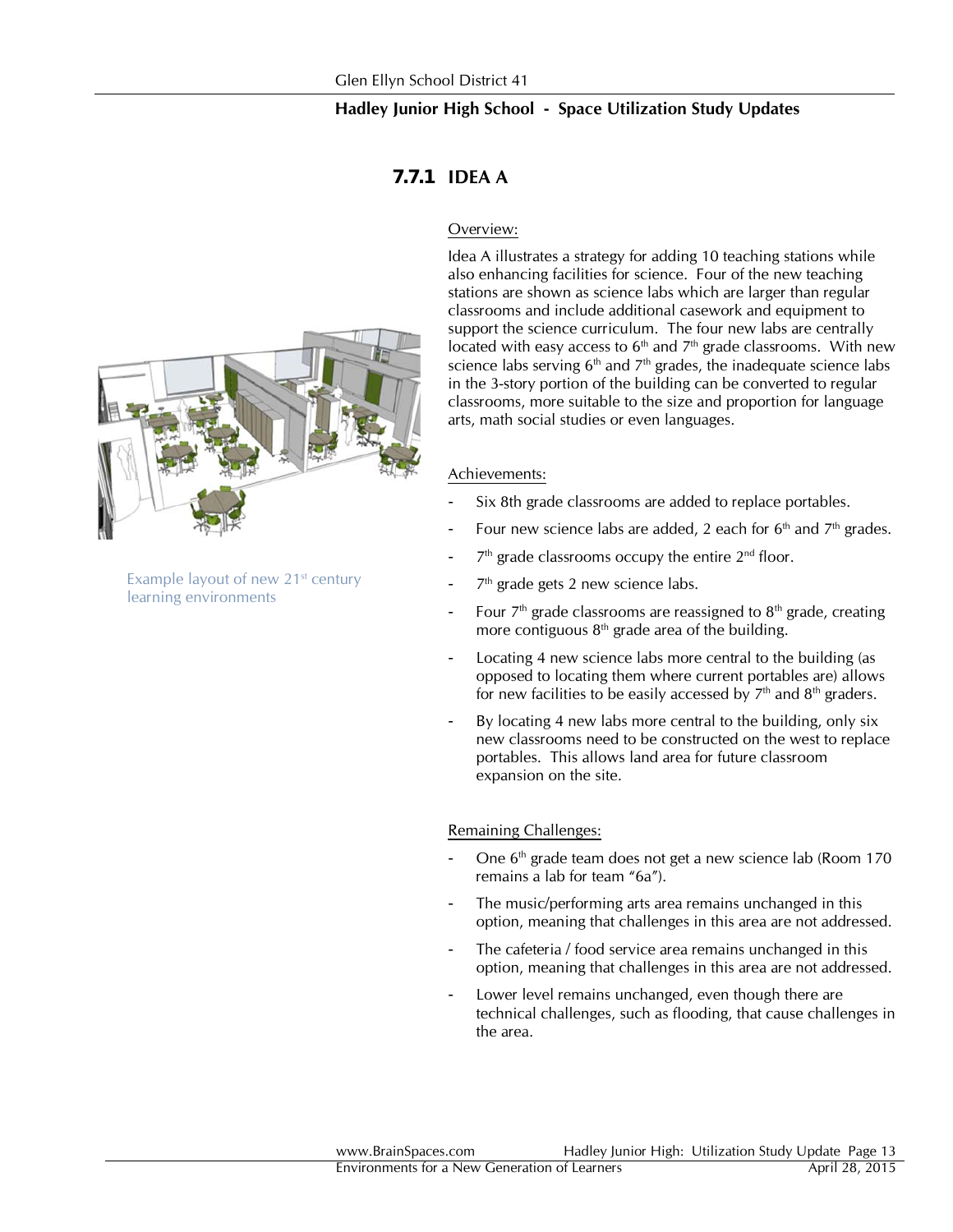

Example design of new 21<sup>st</sup> century Science Labs

# *7.7.2* **IDEA B**

#### Overview:

Idea B illustrates a strategy for adding 10 teaching stations while also enhancing facilities for science. Six of the new teaching stations are shown as science labs which are larger than regular classrooms and include additional casework and equipment to support the science curriculum. The six new labs are centrally located with easy access to all grade levels. With new science labs proposed, the inadequate science labs in the building can be converted to regular classrooms, more suitable to the size and proportion for language arts, math social studies or languages.

Idea B also proposes to reconfigure the existing kitchen and lunchroom into music facilities, including sound-controlled enclosed rooms for band, orchestra, general music as well as teacher support space and storage for instruments, music, and uniforms.

In the current performing arts area, the audience floor area can be leveled to accommodate a new lunchroom/cafeteria space as well as a kitchen with easy access for deliveries. The floor space of the lunch room can still serve as audience seating as needed for events and performances.

#### Achievements:

- Ten classrooms replace 10 portables:
	- Two 8th grade classrooms
	- Six new science labs (on 2 floors)
	- Two support classrooms (ELL & G.I.P)
- $7<sup>th</sup>$  grade classrooms and science labs are clustered together on the 2nd floor.
- $7<sup>th</sup>$  grade classrooms currently on the 1<sup>st</sup> floor are reassigned to  $8<sup>th</sup>$  grade, creating more contiguous  $8<sup>th</sup>$  grade area of the building.
- Locating 6 new science labs more central to the building (as opposed to locating them where current portables are) allows for new facilities to be easily accessed by all grades.
- Locating 8 new classrooms central to the building allows a large amount of land now occupied by portables to remain open for future classroom expansion on the site.
- Relocating music rooms to the existing food services area alleviates challenges of joint use with the auditorium.
- Relocating the food services/cafeteria to share space with the auditorium minimizes challenges of joint use space while also allowing easier access of deliveries to the kitchen.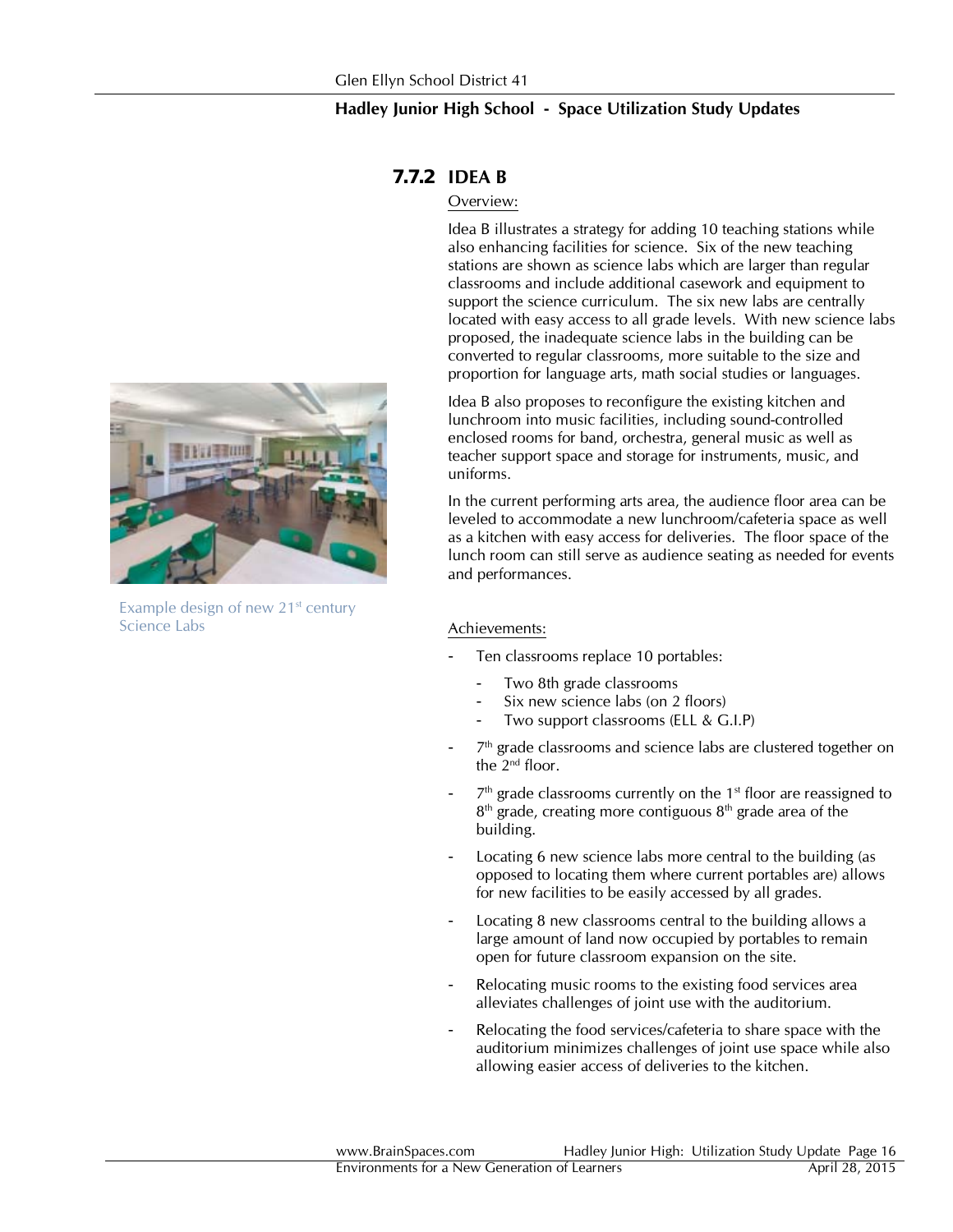

Example layout of 21st century classroom



Example layout of Band Room

# *7.7.3* **IDEA C**

#### Overview:

Idea C illustrates a strategy for adding 10 teaching stations while also enhancing facilities for science. Four of the new teaching stations are shown as science labs which are larger than regular classrooms and include additional casework and equipment to support the science curriculum. The four new labs are centrally located with easy access to  $6<sup>th</sup>$  and  $7<sup>th</sup>$  grades. With new science labs proposed, four of the inadequate science labs in the building can be converted to regular classrooms, more suitable to the size and proportion for language arts, math social studies or languages.

Idea B also proposes to reconfigure the existing kitchen and lunchroom into music facilities, including sound-controlled enclosed rooms for band, orchestra, general music as well as teacher support space and storage for instruments, music, and uniforms.

In the current performing arts area, the audience floor area can be leveled to accommodate a new lunchroom/cafeteria space as well as a kitchen with easy access for deliveries. The floor space of the lunch room can still serve as audience seating as needed for events and performances.

#### Achievements:

- Ten classrooms replace 10 portables:
	- Six 8th grade classrooms
	- Four new science labs (on 1 floor)
- $7<sup>th</sup>$  grade classrooms are clustered together on the  $2<sup>nd</sup>$  floor, with only 2 science labs located on the  $1<sup>st</sup>$  floor.
- $7<sup>th</sup>$  grade classrooms currently on the 1<sup>st</sup> floor are reassigned to  $8<sup>th</sup>$  grade, creating more contiguous  $8<sup>th</sup>$  grade area of the building.
- Locating 4 new science labs more central to the building (as opposed to locating them where current portables are) allows for new facilities to be easily accessed by  $6<sup>th</sup>$  and  $7<sup>th</sup>$  graders.
- The new science labs occupy a 1-story addition, allowing potential natural light into the music rooms
- Locating 6 new classrooms in the configuration shown allows a large amount of land now occupied by portables to remain open for future classroom expansion on the site.
- Relocating music rooms to the existing food services area alleviates challenges of joint use with the auditorium.
- Relocating the food services/cafeteria to share space with the auditorium minimizes challenges of joint use space while also allowing easier access of deliveries to the kitchen.